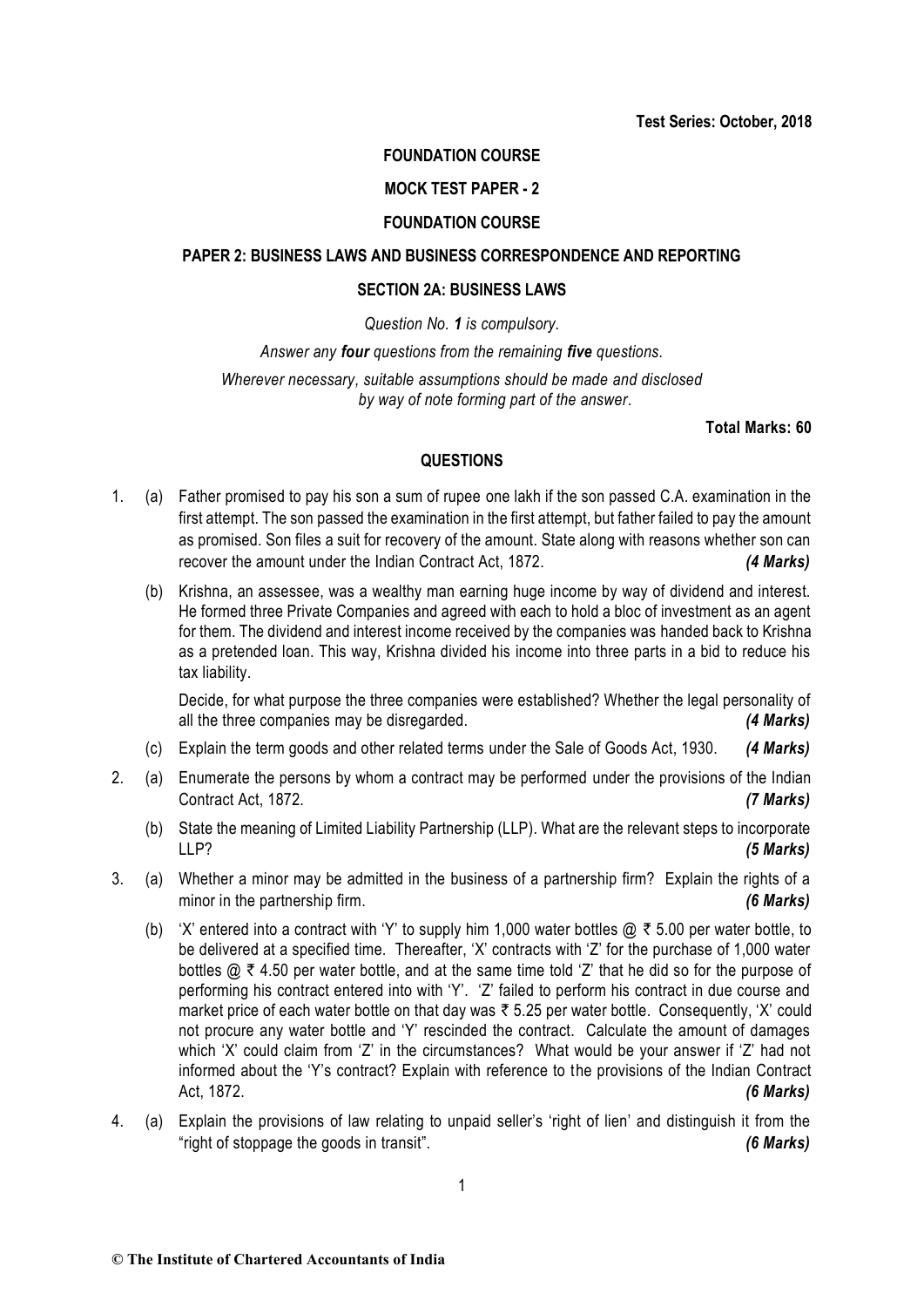- (b) A, B and C are partners in a firm called ABC Firm. A, with the intention of deceiving D, a supplier of office stationery, buys certain stationery on behalf of the ABC Firm. The stationery is of use in the ordinary course of the firm's business. A does not give the stationery to the firm, instead brings it to his own use. The supplier D, who is unaware of the private use of stationery by A, claims the price from the firm. The firm refuses to pay for the price, on the ground that the stationery was never received by it (firm). Referring to the provisions of the Indian Partnership Act, 1932 decide:
	- (i) Whether the Firm's contention shall be tenable?
	- (ii) What would be your answer if a part of the stationery so purchased by A was delivered to the firm by him, and the rest of the stationery was used by him for private use, about which neither the firm nor the supplier D was aware? *(6 Marks)*
- 5. (a) Mr. Samuel agreed to purchase 100 bales of cotton from Mr. Varun, out of his large stock and sent his men to take delivery of the goods. They could pack only 60 bales. Later on, there was an accidental fire and the entire stock was destroyed including 60 bales that were already packed. Referring to the provisions of the Sale of Goods Act, 1930 explain as to who will bear the loss and to what extent? *(6 Marks)*
	- (b) Briefly explain the doctrine of "ultravires" under the Companies Act, 2013. What are the consequences of ultravires acts of the company? *(6 Marks)*
- 6. (a) "No consideration, no contract". Discuss.

*Or*

What do you understand by "coercion", describe its effect on the validity of a contract? *(5 Marks)*

- (b) What is Partnership Deed and state the information contained therein? *(4 Marks)*
- (c) Examine with reasons whether the following statement is correct or incorrect:
	- (i) A private limited company must have a minimum of two members, while a public limited company must have at least seven members.
	- (ii) Affixing of Common seal on company's documents is compulsory. *(3 Marks)*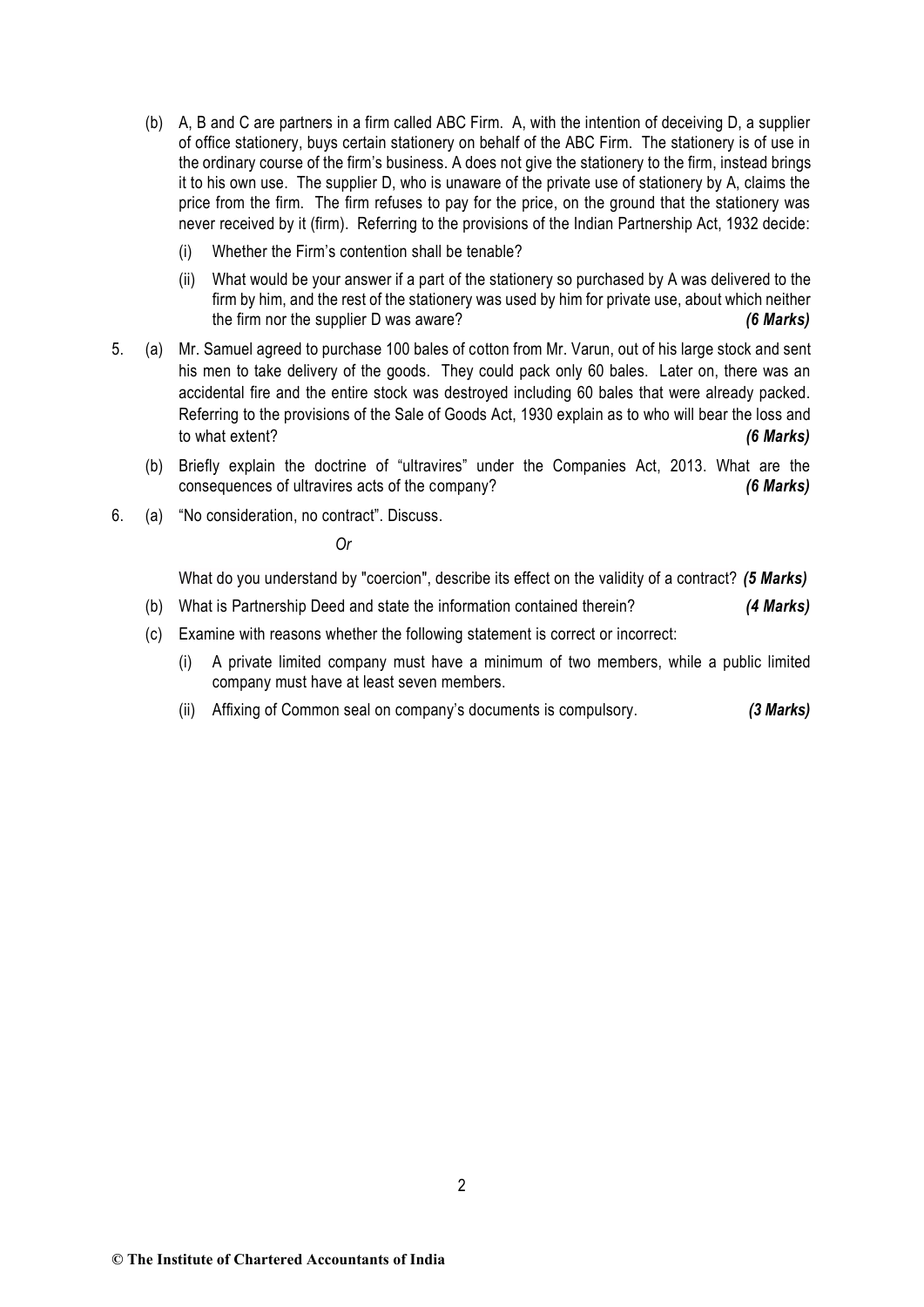# **FOUNDATION COURSE**

# **MOCK TEST PAPER - 2**

## **PAPER 2: SECTION-B: BUSINESS CORRESPONDENCE AND REPORTING**

*The Question Paper comprises of 5 questions of 10 marks each. Question No. 1 is compulsory. Out of questions 2 to 5, attempt any three*

#### **Max Marks: 40**

1. (a) Read the passage carefully and answer the questions that follow:

In the world have we made health an end in itself? We have forgotten that health is really a means to enable a person to do his work and do it well. A lot of modern medicine is concerned with promotion of good health. Many patients as well as many physicians pay very little attention to health; but very much attention to health makes some people imagine that they are ill.

Our great concern with health is shown by the medical columns in newspapers, the health articles in popular magazines and the popularity of the television programmes and all those books on medicine. We talk about health all the time. Yet the only result of this obsession with health is the rise in the number of people with imaginary illnesses.

The healthy man should not be wasting any time talking about health; he should be using health for work, the work he does and the work that good health makes possible.

- 1) A healthy person should be primarily concerned with
	- a) Looking after only his health
	- b) The health of his near and dear ones
	- c) His work which good health makes possible
- d) All of the above **(1 Mark)** 2) Talking about health always makes people a) Suffer from imaginary diseases b) Smart and pro active c) Suffer at workplace only d) Promote good health **(1 Mark)** 3) A suggestion we learn from the passage is:
	- a) Health is the most important aspect of one's life
	- b) Work cannot be compromised
	- c) Health is only a means to an end
	- d) Health is a God given gift **(1 Mark)**
- 4) According to the passage, which is true:
	- a) Health must not be talked about always, but used at work
	- b) Modern medicine is concerned with promotion of good health
	- c) People talking of health can never develop imaginary diseases
	- d) A and B but C **(1 Mark)**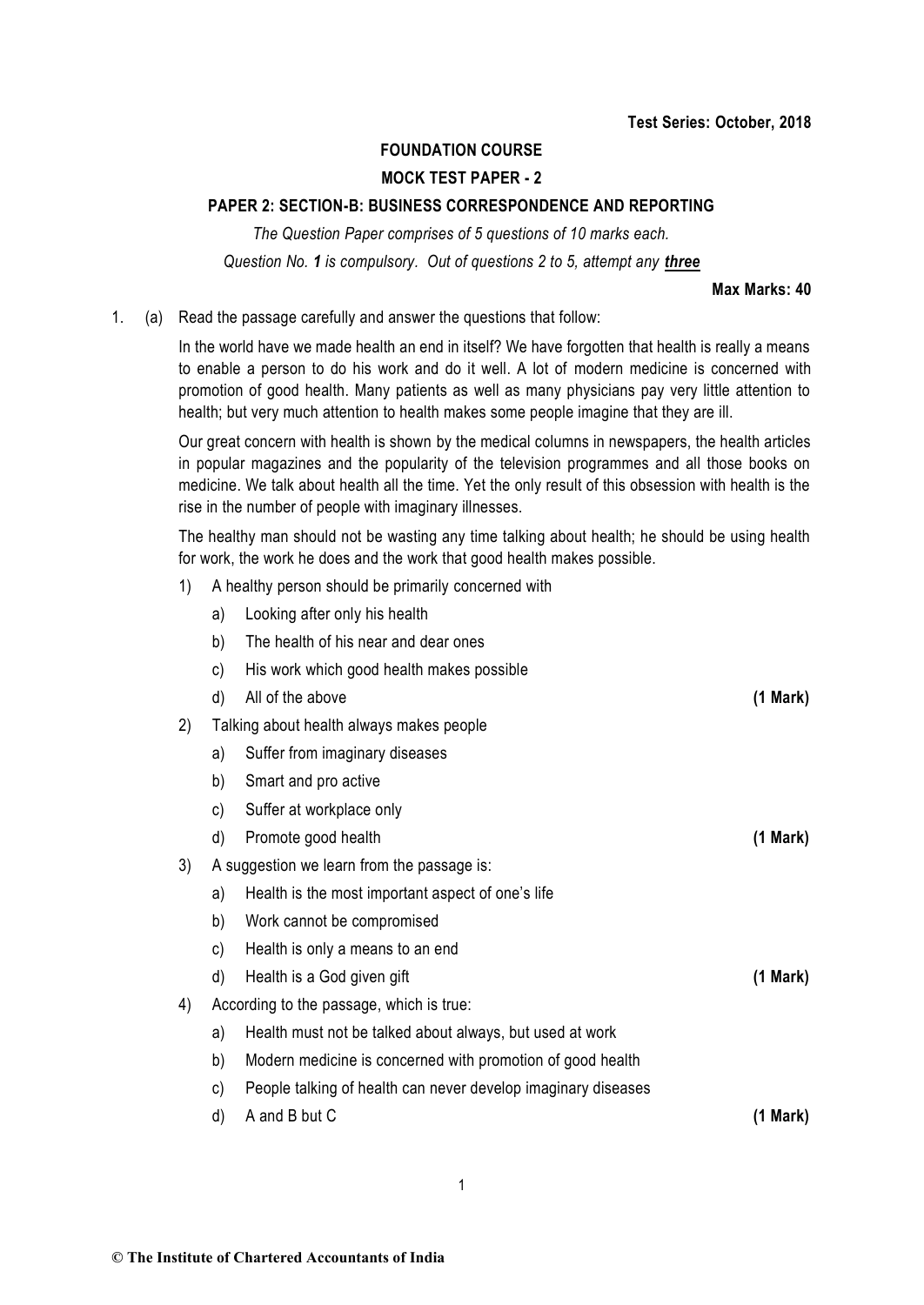- 5) Select a suitable antonym for the word 'promotion'
	- a) Condemnation
	- b) Contribution
	- c) Conjugation
	- d) Confederation **(1 Mark)**
- (b) Read the passage given below.
	- (i) Make notes, using headings, sub-headings, and abbreviations wherever necessary.

**(3 Marks)**

## (ii) Write summary. **(2 Marks)**

Children spend the most productive time of the day in schools. Hence, schools should be a 'happening place' for them. Unless they voluntarily come to school, enjoy and understand the teaching methods, children will not like the experience. It is tragic that after 72 years of Independence, over 10 per cent of the government primary schools are still single-class room or single teacher schools; the condition being worse in the northeast. According to a World Bank survey, children in the age group 7-14 could not read even a simple story in India. Dropout rates are high and only about 25% of the children who enroll in primary education pass fifth grade.

Mere tall buildings or modern laboratories or even AC class rooms in schools cannot substitute a teacher who inspires the generation of students both inside and class room and outside. It is the duty of the government and every school management to train, motivate and compensate teachers well. Only then will they contribute willingly for the welfare of students.

In cities and towns, educated parents go out of their way to provide quality education to their children, but this does not happen in rural India. Most of the poor parents send their children to schools so that their children would get at least one meal free. As the days go by, roughly about 60 per cent drop outs are noticed for reasons known only to parents. In some states, parents take children to work whose income they believe will supplement their daily needs. They fear that they will lose the income of their children, once they go to school. Lack of awareness on the part of parents and their apathy is the root cause for not enrolling their children in schools. As we celebrate Independence Day this month and Teachers Day next month, let us remind ourselves the words of John F. Kennedy "Ask not what the country has done to you but ask what you have done to the country." The easiest way is to adopt a primary school in our nearby area to express our solidarity to this great nation that has given us everything.

2. (a) Differentiate between the Vertical Network and the Wheel and spoke method of communication.

**(1 Mark)**

| (b) | (i)   | Choose the word which best expresses the meaning of the given word. |               |     |            |     |                |     |           |               |  |  |
|-----|-------|---------------------------------------------------------------------|---------------|-----|------------|-----|----------------|-----|-----------|---------------|--|--|
|     |       | Contingency                                                         |               |     |            |     |                |     |           |               |  |  |
|     |       | (a)                                                                 | Existence     | (b) | Evidence   | (c) | Rebel          | (d) | Emergency | $(1$ Mark $)$ |  |  |
|     | (ii)  | Select a suitable antonym for the word given in question.           |               |     |            |     |                |     |           |               |  |  |
|     |       | Proximity                                                           |               |     |            |     |                |     |           |               |  |  |
|     |       | (a)                                                                 | Approximation | (b) | Assumingly | (c) | Remoteness (d) |     | Cure      | (1 Mark)      |  |  |
|     | (iii) | Change the following sentences into passive voice.                  |               |     |            |     |                |     |           |               |  |  |
|     |       | Abhishek speaks a lot on politics.                                  |               |     |            |     |                |     |           |               |  |  |
|     | (iv)  | Change the following sentences to indirect speech.                  |               |     |            |     |                |     |           |               |  |  |
|     |       | The Principal said, 'You are a bright child'.                       |               |     |            |     |                |     |           |               |  |  |
|     |       |                                                                     |               |     |            |     |                |     |           |               |  |  |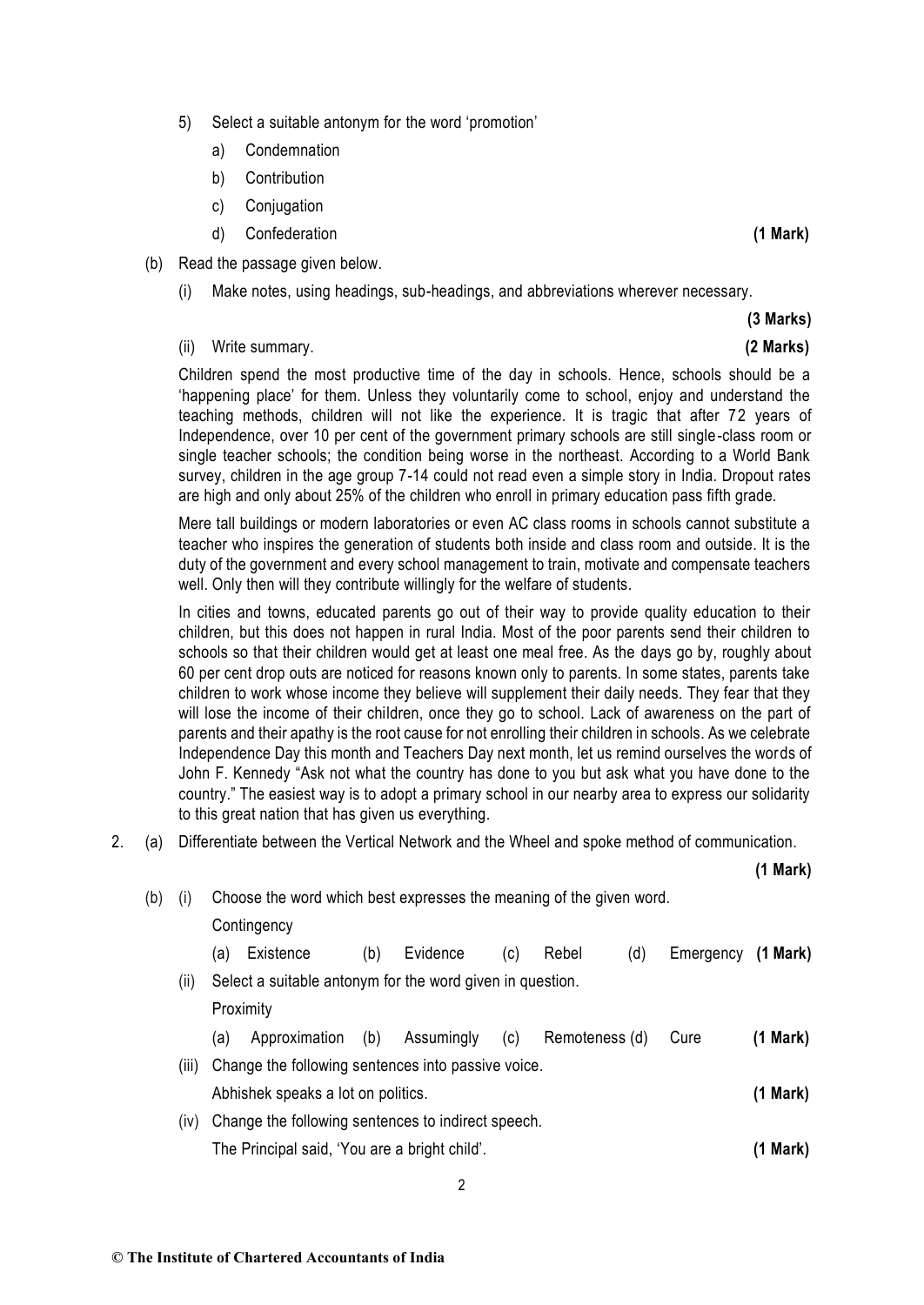(c) Write a précis and give appropriate title to the passage given below.

The issue of war and peace has always been a focal issue in all periods of history and at all levels and relations among nations. The concern of the humankind for peace can be assessed by taking into account the fact that all religions, all religious scriptures and several religious ceremonies are committed to the cause of peace and all these advocate an elimination of war. The Shanti Path recited by the Hindus, the sermons of Pope and the commands of all the holy scriptures of the Christians, Muslims, Hindus, Sikhs and all other communities hold out a sacred commi tment to peace.

Yet the international community fully realized the supreme importance of the virtue of peace against the evil of war only after having suffered the most unfortunate and highly destructive two World Wars in the first half of the 20th century. The blood soaked shreds of humanity that lay scattered in several hundred battle grounds, particularly on the soils of Hiroshima and Nagasaki, cried for peace, peace and peace on the earth. **(5 Marks)**

| 3. | (a)                                                                                                                                                                                                                     | Explain the Star Network in the channel of communication.                                                                                                                                                     |                                                                     |                                                         |     |           |          |           |                |             | (1 Mark)  |             |  |  |
|----|-------------------------------------------------------------------------------------------------------------------------------------------------------------------------------------------------------------------------|---------------------------------------------------------------------------------------------------------------------------------------------------------------------------------------------------------------|---------------------------------------------------------------------|---------------------------------------------------------|-----|-----------|----------|-----------|----------------|-------------|-----------|-------------|--|--|
|    | (b)                                                                                                                                                                                                                     | (i)                                                                                                                                                                                                           | Choose the word which best expresses the meaning of the given word. |                                                         |     |           |          |           |                |             |           |             |  |  |
|    |                                                                                                                                                                                                                         |                                                                                                                                                                                                               |                                                                     | Prototype                                               |     |           |          |           |                |             |           |             |  |  |
|    |                                                                                                                                                                                                                         |                                                                                                                                                                                                               | (a)                                                                 | Norm                                                    | (b) | Character |          | (c) Tired | (d)            | Resourceful |           | (1 Mark)    |  |  |
|    |                                                                                                                                                                                                                         | (ii)                                                                                                                                                                                                          |                                                                     | Choose the appropriate antonym(opposite) for the word   |     |           |          |           |                |             |           |             |  |  |
|    |                                                                                                                                                                                                                         |                                                                                                                                                                                                               |                                                                     | Serene                                                  |     |           |          |           |                |             |           |             |  |  |
|    |                                                                                                                                                                                                                         |                                                                                                                                                                                                               | (a)                                                                 | Valley                                                  | (b) | Young     | (c)      | Unrest    | (d)            | Harmless    |           | (1 Mark)    |  |  |
|    |                                                                                                                                                                                                                         | (iii)                                                                                                                                                                                                         |                                                                     | Change the following sentences into passive voice       |     |           |          |           |                |             |           |             |  |  |
|    |                                                                                                                                                                                                                         | People watch football matches late night                                                                                                                                                                      |                                                                     |                                                         |     |           |          |           |                |             |           | (1 Mark)    |  |  |
|    |                                                                                                                                                                                                                         | (iv)                                                                                                                                                                                                          | Change the following sentence to indirect speech.                   |                                                         |     |           |          |           |                |             |           |             |  |  |
|    |                                                                                                                                                                                                                         |                                                                                                                                                                                                               |                                                                     | (1 Mark)<br>The athlete said, 'I can break old records' |     |           |          |           |                |             |           |             |  |  |
|    | As the Administration Head of your organization, write a letter to your vendor complaining about a<br>(c)<br>faulty delivery of order (computer accessories). The quality and quantity both are a matter of<br>concern. |                                                                                                                                                                                                               |                                                                     |                                                         |     |           |          |           |                | $(5$ Marks) |           |             |  |  |
| 4. | (a)                                                                                                                                                                                                                     | List various characteristics of effective communication. Explain any two of them in your own words.                                                                                                           |                                                                     |                                                         |     |           |          |           |                |             |           |             |  |  |
|    |                                                                                                                                                                                                                         |                                                                                                                                                                                                               |                                                                     |                                                         |     |           |          |           |                |             |           | (2 Marks)   |  |  |
|    | (b)                                                                                                                                                                                                                     | Select the suitable antonym for the given word:<br>(i)                                                                                                                                                        |                                                                     |                                                         |     |           |          |           |                |             |           |             |  |  |
|    |                                                                                                                                                                                                                         |                                                                                                                                                                                                               | Proficient                                                          |                                                         |     |           |          |           |                |             |           |             |  |  |
|    |                                                                                                                                                                                                                         |                                                                                                                                                                                                               | (a)                                                                 | Incompetent                                             |     | (b)       | Probable | (c)       | <b>Skilled</b> | (d)         | Available | (1 Mark)    |  |  |
|    |                                                                                                                                                                                                                         | (ii)<br>Rewrite the following sentences in active voice<br>The test must be completed by you in one hour.<br>Change the following sentence into Indirect speech.<br>(iii)<br>She said, 'My mother cooks well' |                                                                     |                                                         |     |           |          |           |                |             |           |             |  |  |
|    |                                                                                                                                                                                                                         |                                                                                                                                                                                                               |                                                                     |                                                         |     |           |          |           |                |             |           | (1 Mark)    |  |  |
|    |                                                                                                                                                                                                                         |                                                                                                                                                                                                               |                                                                     |                                                         |     |           |          |           |                |             |           |             |  |  |
|    |                                                                                                                                                                                                                         |                                                                                                                                                                                                               |                                                                     |                                                         |     |           |          |           |                |             |           | (1 Mark)    |  |  |
|    | (c)                                                                                                                                                                                                                     | Write an Article of about 250-300 words on the topic "GST and related reforms: what effect will it<br>have on the Indian economy?"                                                                            |                                                                     |                                                         |     |           |          |           |                |             |           | $(5$ Marks) |  |  |

OR